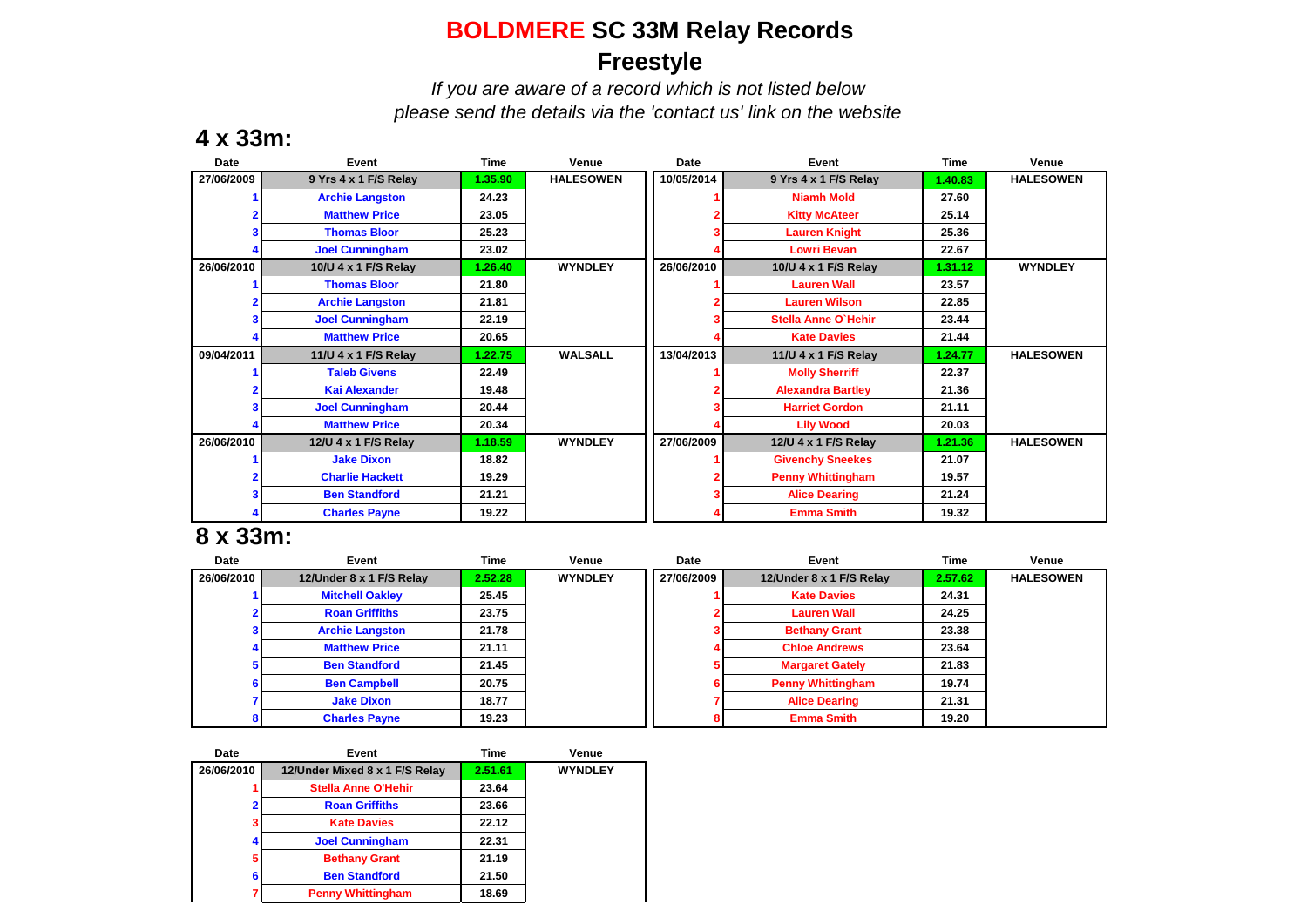|  | 18.65 | <b>Charles Payne</b> |  |
|--|-------|----------------------|--|
|--|-------|----------------------|--|